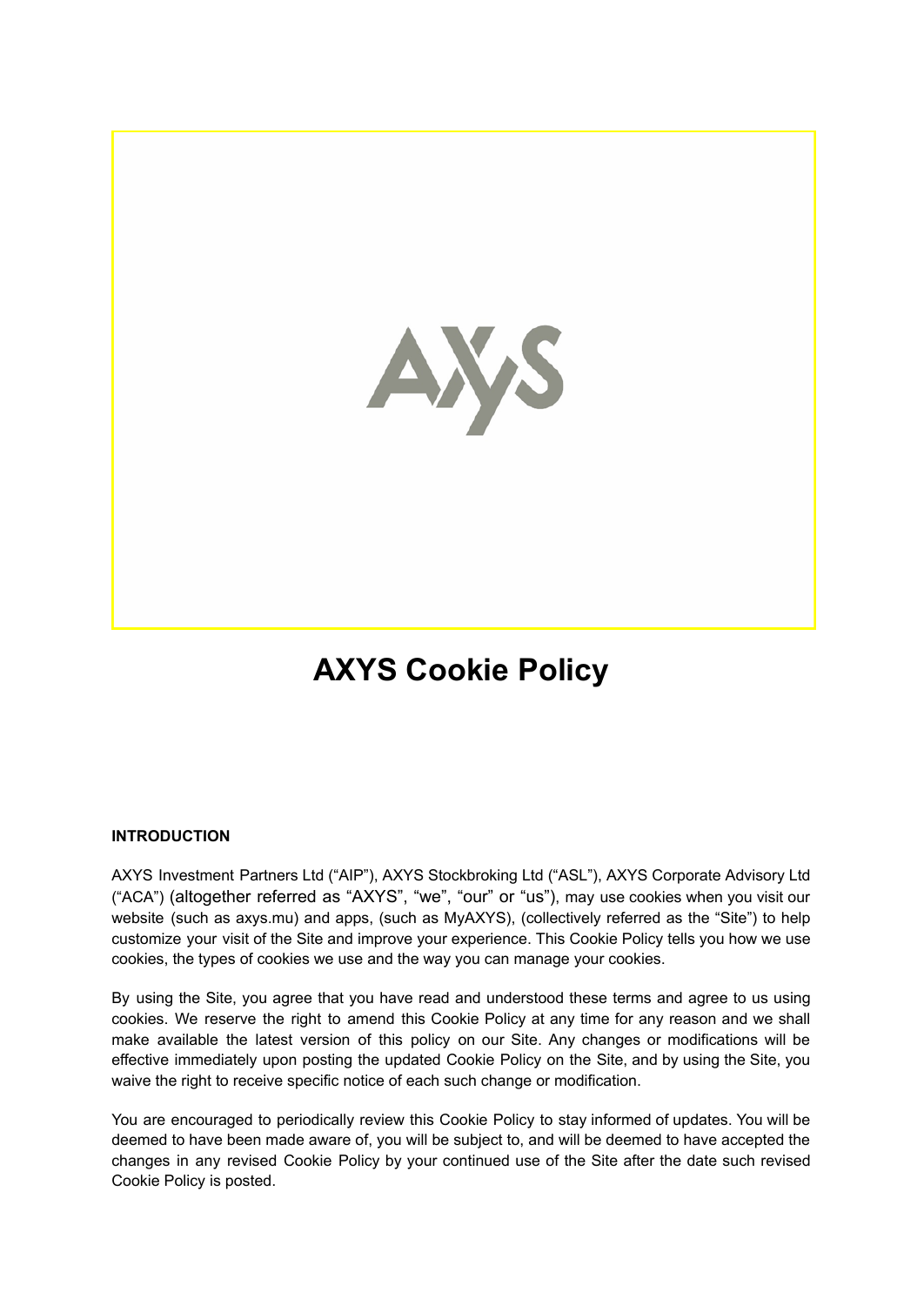#### **How We Use Cookies**

We use cookies on the Site for a variety of reasons which you can learn about below. Cookies help us to understand how the Site is being used for us to improve the Site accordingly. The cookies we use do not store personally identifiable information nor can they harm your computer. We want our website to be informative, personal, and as user friendly as possible and cookies help us to achieve that goal.

By using our website, you agree to the use of cookies and other technologies as set out in this policy. We appreciate that some users may like more individual control over their visit to our website and can adjust their settings accordingly. You can read all about this in the section below "How to control and delete cookies". If you do not agree to such use, please refrain from using the Site.

#### **What are Cookies?**

A cookie is a small file which holds a small amount of data, which our website can send to your browser. It may then be stored on your computer's hard drive and can be accessed by our web server. This cookie data can then be retrieved and can allow us to customise our web pages and services accordingly. It is important to clarify that cookies do not collect any personal data stored on your hard drive or computer.

#### **What types of cookies that we use?**

We use the Session cookie & the Third-party cookie by Google for analytics & marketing purposes. We have no control on how long Google keeps its cookies and we recommend that you read the Google Analytics privacy policies to ensure that you are comfortable with the way they use cookies. AXYS will not use cookies to collect personally identifiable information about you. The type of information collected might include your browsing journey, duration on the website, the pages visited, from which countries, the browser used and from which operating system.

#### **Social Media Third Party Cookies**

To enrich our Site content, we may sometimes embed video content from other social media websites such as YouTube or Facebook. As a result, when you visit a page with content embedded, you may be presented with cookies from these websites. AXYS has no control or liability over these cookies set, so you should check the relevant third party's cookie policy for more information.

We also offer a "share page" widget on some of our web pages, where content can be shared easily on the following sites: Facebook, LinkedIn, Instagram and Google+. These sites may set a cookie when you are logged into their service. AXYS has no control or liability over these cookies set, so you should check the relevant third party's cookie policy for more information.

#### **How to Control and Delete Cookies?**

However, should you choose to disable, reject or block our cookies, some parts of our Site will not function fully, or in some cases, our Site will not be accessible at all.